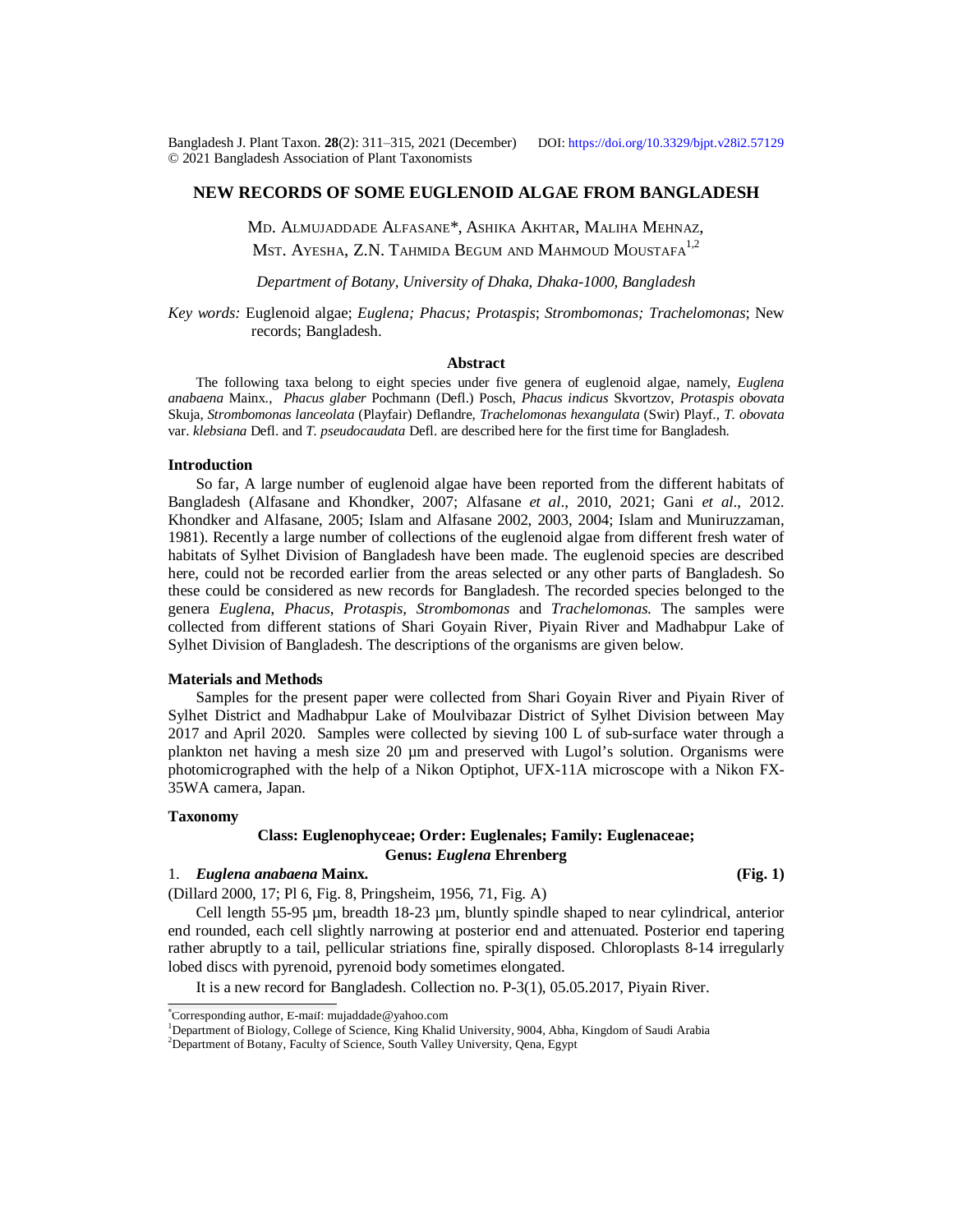# **Class: Euglenophyceae; Order: Euglenales; Family: Euglenaceae; Genus:** *Phacus* **Dujardin**

# 2. *Phacus glaber* (Defl.) Poch. (**Fig. 3**)

(Huber-Pestalozzi 1955, 238, Pl. 55, Fig. 340; Dillard 2000, 57, Pl. 8, Fig. 10; Philipose 1988, 542, Fig. 44)

Syn. *Phacus hispidulus* (Eich.) Lemm. fa. *glabrus* Defl.

Cells broadly oval in cross section and elliptic in lateral ribs, anterior end broadly rounded with a median papilla, posterior end abruptly narrowed into a long, awl-like caudus, pellicle with rows of fine punctae, much longer plexiform, end-sting and by the wart less periplast. Cell wall smooth; paramylum two lateral pads; chromatophores small, numerous and discoid; cell (including caudus)  $26.5 \times 14.5 \mu m$ ; caudus alone 7 $\mu$ m.

It is a new record for Bangladesh. Collection no. M-4(2), 06.08.2017, Madhabpur Lake, S-8(3), 10.11.2017, Shari Goyain River.

### 3. *Phacus indicus* Skvor. (**Fig. 4**)

(Huber-Pestalozzi 1955,174, 199, Pl. 40, Fig. 248c; Wołowski and Walne 2007, 74, Fig. 255, 256) Syn. *Phacus caudata* var. *undulata* Skv., *P. caudata* var. v*olicensis* Drez.

Cell length  $27-43$  µm, breadth  $17-22$  µm, asymmetric, ovoid front slightly tapered at the center with 1-2 deep notches, each cell oval in outline with few deep incisions at the rim, caudus straight and sharp at the posterior end.

It is a new record for Bangladesh. Collection no. S-5(1), 05.05.2017, Shari Goyain River.

### **Class: Euglenophyceae; Order: Desmomastigales; Family: Protaspidaceae;**

### **Genus:** *Protaspis* **Skuja**

### 4. *Protaspis obovata* Skuja (**Fig. 2**)

(Huber-Pestalozzi 1955, 544, Pl. 140, Fig. 1114c)

Cell length 26-40 µm, breadth 17-25 µm, reversed ovate to oblong pear shaped, dorsiventral, very little or no flattened more in the posterior part. Front rounded, towards the back cells are slightly narrowed.

The genus is a new record for Bangladesh. Collection no. M-3(1), 07.05.2017, Madhabpur Lake.

# **Class: Euglenophyceae; Order: Euglenales; Family: Euglenaceae; Genus:** *Strombomonas* **Deflandre**

5. *Strombomonas lanceolata* (Play.) Defl. (**Fig. 5**)

(Huber-Pestalozzi 1955, 380, Pl. 79, Fig. 820; Alves-da-Silva and Bridi, 2004)

Syn. *Trachelomonas lanceolata* Playfair, *T. fluviatilis* Swir, bei Deflan., *T. dangeardi* Skv., *T. curta* Skv. var *pascheri* (Drez.) Skv., *T. fluviatilis* var. *pascheri* Drez.

Cell length 23-31 µm, breadth 12-14 µm. Body oblong ellipsoidal, leading forward into a short, obliquely truncated and smooth-edged collar, ending behind with a short, strong, pointed caudal spine. Cell wall smooth, yellowish-green wall; discoid chloroplasts, pyrenoids present.

It is a new record for Bangladesh. Collection no. M-1(2), 06.08.2017, Madhabpur Lake.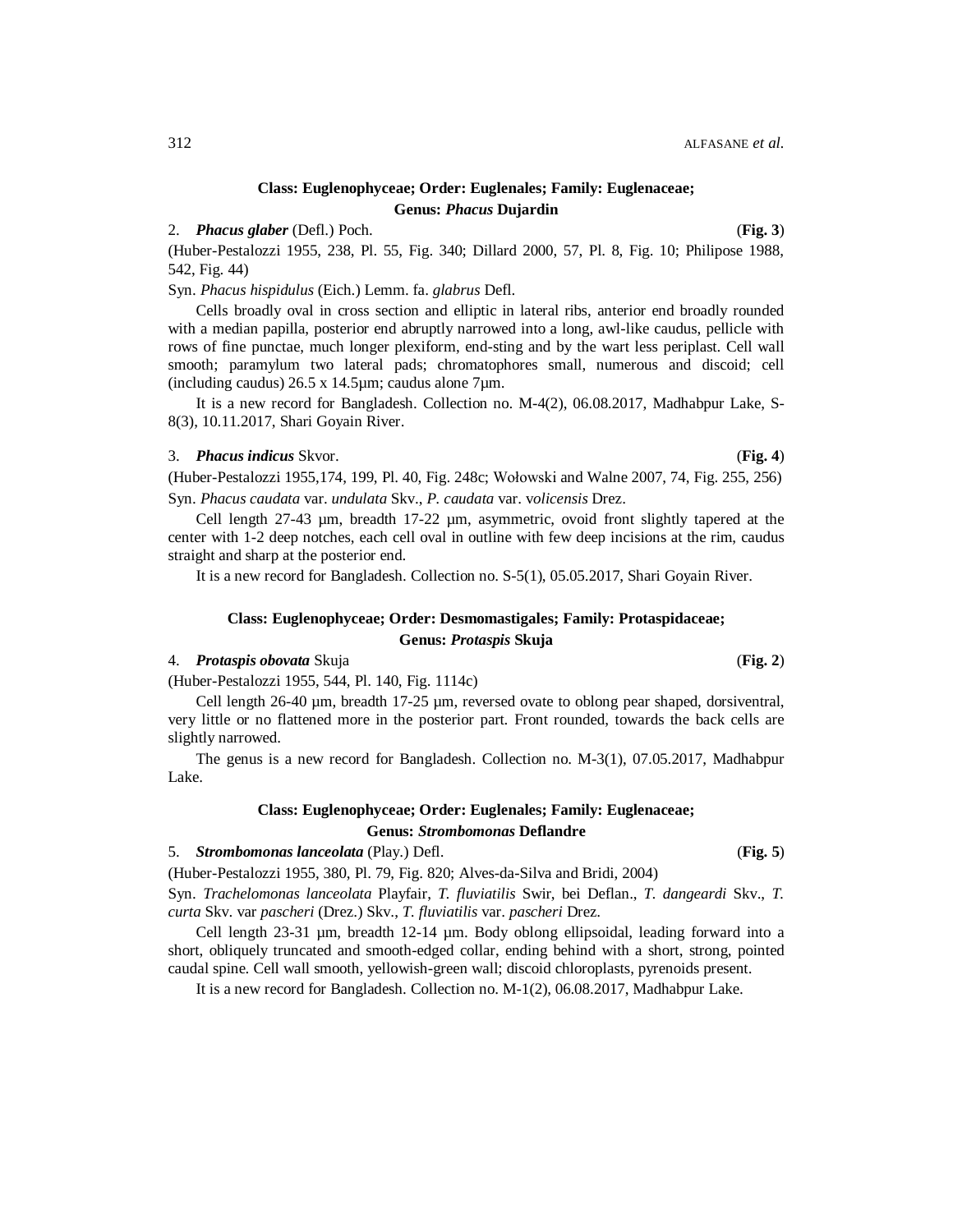

Figs 1-8. 1. *Euglena anabaena* Mainx., 2. *Protaspis obovata* Skuja, 3. *Phacus glaber* Pochmann (Defl.) Posch, 4. *Phacus indicus* Skvortzov, 5. *Strombomonas lanceolata* (Playfair) Deflandre, 6. *Trachelomonas hexangulata* (Swir) Playf. 7. *T. obovata* var. *klebsiana* Defl. 8. *T. pseudocaudata* Defl. (Scale=10 µm).

# **Class: Euglenophyceae; Order: Euglenales; Family: Euglenaceae; Genus:** *Trachelomonas* **Ehrenberg**

6. *Trachelomonas hexangulata* (Swir) Playf. (**Fig. 6**) (Huber-Pestalozzi 1955, 335, Pl. 72, Fig. 702, Dillard, 2000, 82, Pl. 20, Fig. 1; Philipose 1988, 362, Pl. 10, Figs 2-6) Syn. *T. ampullula* Playf.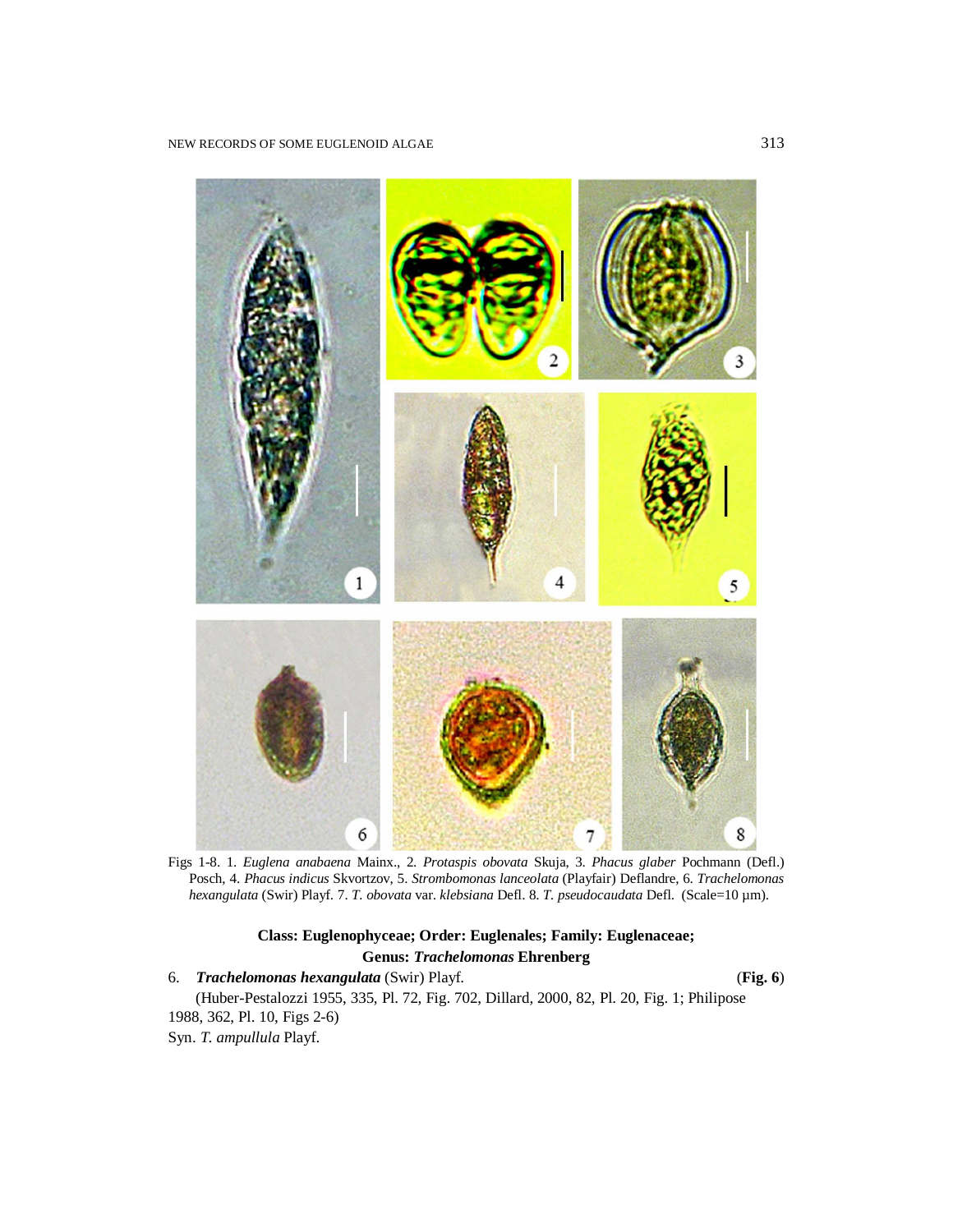Cell length  $24-30 \mu m$ , breadth  $10-16 \mu m$ . Cell in frontal view approximately hexagonal, with rounded corners, sides in the middle part almost parallel. Cell collar height 2-5 µm, front and hind ends conical; hind pole more or less truncate or sometimes broadly rounded; collar cylindrical, straight or sometimes with a membrane cone joining the collar wall with the upper margin of the lorica; membrane smooth and light yellowish.

It is a new record for Bangladesh. Collection no. P-7(4), 03.02.2018, Piyain River, S-7(2), 04.08.2017, Shari Goyain River.

#### 7. *T. obovata* var. *klebsiana* Defl. (**Fig. 7**)

(Huber-Pestalozzi 1955, 316, Pl. 69, Fig. 618; Dillard, 2000, 95, Pl. 15, Fig. 9)

Syn. *T. reticulata* Klebs fa. Defl..

Cell length 23-31 µm, breadth 17-19 µm, broadly or narrowly ovoid, without chromatophores, with or without paramylon, shell narrow or wide egg shaped.

It is a new record for Bangladesh. Collection no. S-2(3), 10.11.2017, Shari Goyain River.

### 8. *T. pseudocaudata* Defl. (**Fig. 8**)

(Huber-Pestalozzi 1955, 351, Pl. 75, Fig. 755)

Cell length 40-42  $\mu$ m, breadth 21-23  $\mu$ m, collar 5-6  $\mu$ m in height, breadth at the base 5-5.5 µm, end extension 3.5-6.5 µm. Shell regularly ellipsoidal, densely covered with stalk-shaped blunt spines. Pore surrounded by an annular thickening and a distinct cylindrical  $(5-5.5 \mu m)$  collar which may be denticulated or not, posterior end with a short tail  $(3-4 \mu m \text{ long})$ , sometimes truncated.

It is a new record for Bangladesh. Collection no. S-7(2), 05.02.2020, Shari Goyain River.

#### **Acknowledgements**

The authors thank the Deanship of Scientific Research at King Khalid University forfunding (R.G.P2/90/41).

#### **References**

- Alfasane, M.A. and Khondker, M. 2007. New records of Phytoplankton for Bangladesh: *Phacus*, *Lepocinclis* and *Pteromonas* Bangladesh J. Plant Taxon. 14(2): 167-169.
- Alfasane, M.A., Islam, M.S. and Khondker, M. 2010. Some freshwater phytoplankton as new reports from Bangladesh. Bangladesh J. Plant Taxon. 17(1): 87-92.
- Alfasane, M.A., Mehnaz, M., Akhtar, A., Ayesha, M., Shafi, S.A., Islam, S., Begum, Z.N.T. and Moustafa, M. 2021. New records of Euglenophyceae for Bangladesh. Bangladesh J. Plant Taxon. **28**(1): 11‒15.
- Alves-da-Silva, S. M. and Bridi, F. C. 2004. Euglenophyta no Parque Estadual Delta do Jacuí, Rio Grande do Sul, Sul do Brasil. 3. Gênero Strombomonas Defl.. Acta Botanica Brasilica. 18(3): 555-572.
- Dillard, G. E. 2000. Freshwater algae of the Southeastern United States. Part 7. Pigmented Euglenophyceae. Bibl. Phycol.Bd. 106. J. Cramer, Berlin, Stuttgart, 135 pp. +20 pls.
- Gani, M.A., Alfasane, M.A. and Khondker, M. 2012. New records of Euglenophyceae for Bangladesh. Bangladesh J. Plant Taxon. **19**(1): 85‒88.
- Huber-Pestalozzi, G. H. 1955. Das Phytoplankton des Süsswassers. Euglenophyceen. Stuttgart (reprinted 1979) **16**(4): 1‒1135
- Islam, A.K.M. Nurul and Alfasane, M.A. 2002. Euglenophyceae from Barisal district, Bangladesh: I. Genus *Phacus.* Bangladesh J. Plant Taxon. **9**(2): 3‒18.
- Islam, A.K.M. Nurul and Alfasane, M.A. 2003. Euglenophyceae from Barisal district, Bangladesh: II. *Lepocinclis*, *Strombomonas* and *Trachelomonas*. Bangladesh J. Plant Taxon.**10**(1): 15‒26.